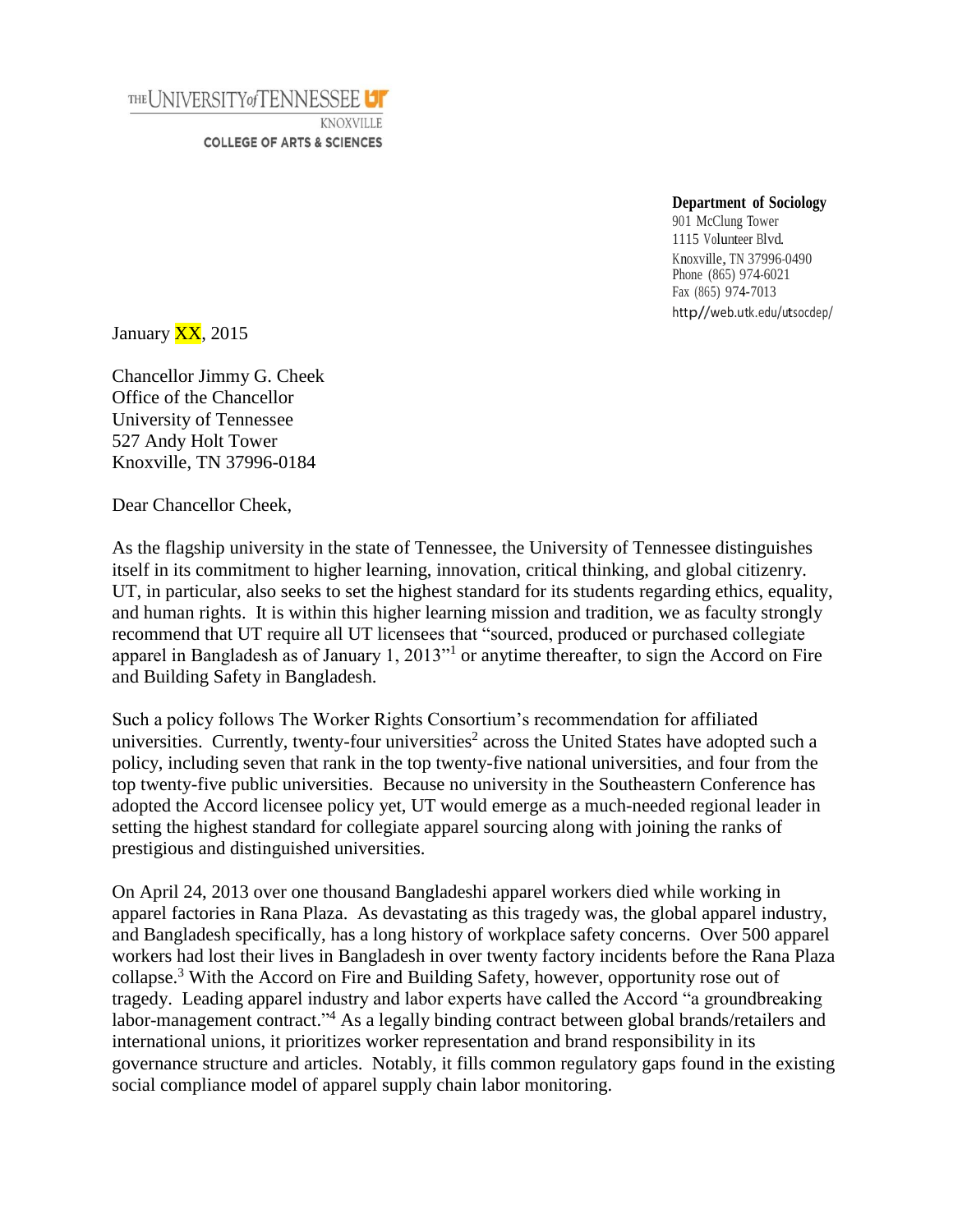Noteworthy items of the Accord include:

- Independent inspections for all factory suppliers, including sub-contractors;
- Signatory companies are required to provide financial assistance for factory safety renovations;
- Signatory companies must commit to long-term, stable sourcing arrangements; and
- Supplier factories must provide extensive safety training.<sup>5</sup>

Over 150 Western brands have signed the Accord from twenty countries including over fifteen brands from the United States.

UT has already begun to show its commitment to ethical apparel sourcing with its decision to sell Alta Gracia made apparel in its VolShops in 2012. Alta Gracia is arguably the only apparel manufacturing company that pays a living wage, meets high occupational safety standards, and provides social protection guarantees to its Dominican Republic workers. However, Alta Gracia apparel is no longer being sold at VolShops.<sup>6</sup> Adopting the policy that all licensees that source from Bangladesh sign the Accord and reinvigorating our engagement with Alta Gracia would accentuate our commitment to ethical sourcing and heighten our national reputation. It also would markedly demonstrate to our students and staff, as well as the wider community that at the University of Tennessee we take seriously our responsibility to *all* of our workers, whether they are directly or indirectly connected to the university, and that we hold ourselves, our students, and our partners to the highest ethical standards.

A faculty representative group would be happy to meet with you in person to discuss this in more detail.

Sincerely,

Derek Alderman Department Head Department of Geography

Kristen Block Associate Professor Department of History

Stephanie Bohon Associate Professor Department of Sociology

Toby Boulet Associate Professor Department of Mechanical, Aerospace and Biomedical Engineering

Michelle Brown Associate Professor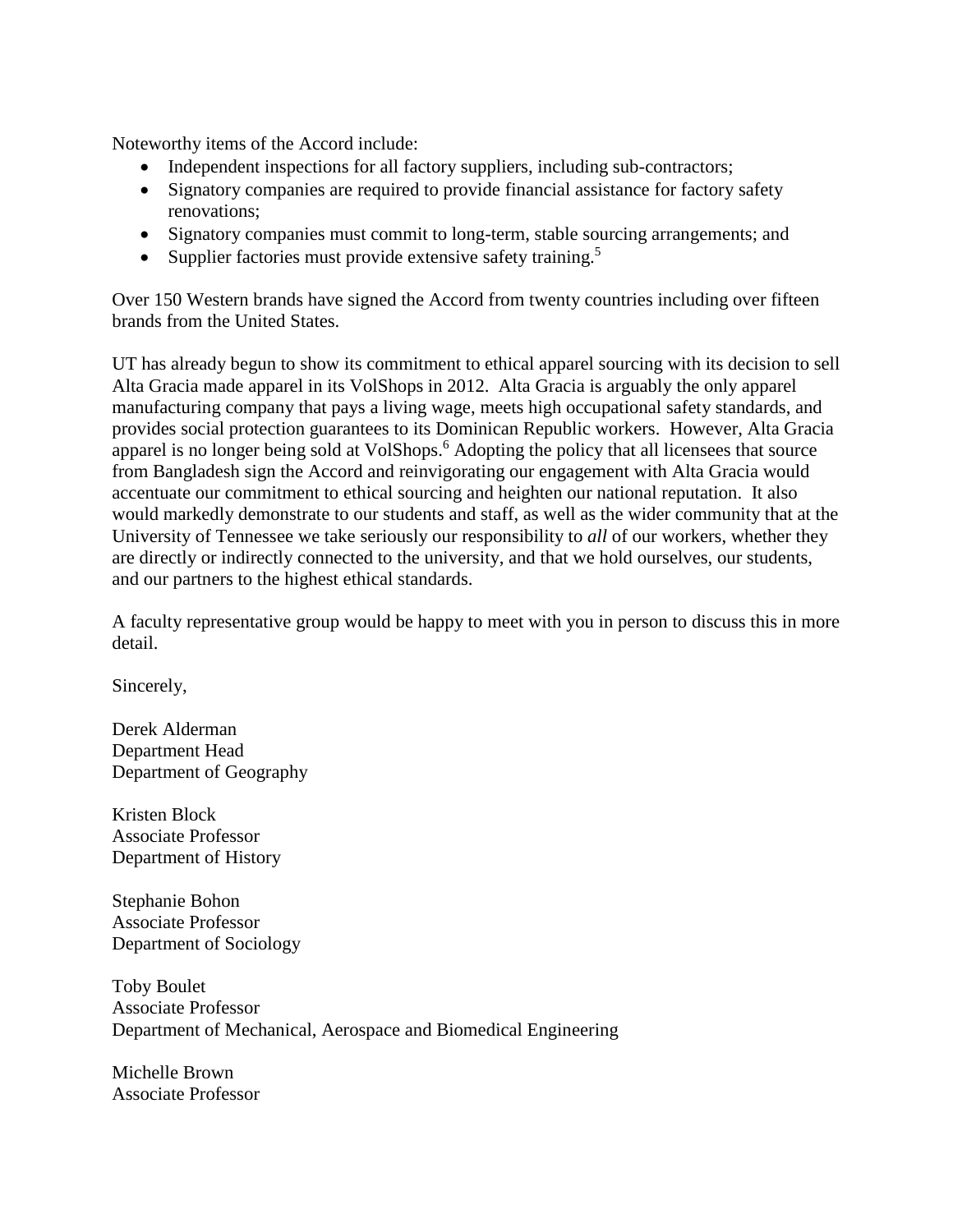## Department of Sociology

Hoan Bui Associate Professor Department of Sociology

Graciela Cabana Assistant Professor Department of Anthropology

Sherry Cable Professor Department of Sociology

Michelle Christian Assistant Professor Department of Sociology

Stephen Collins-Elliott Assistant Professor Department of Classics

Ian Down Associate Professor Department of Political Science

Sébastien Dubreil Associate Professor Modern Foreign Languages and Literatures

Arthur "Sandy" Echternacht Professor Department of Ecology and Evolutionary Biology

Peter Fernandez Associate Professor UT Libraries

Diane Fox Senior Lecturer College of Architectural Design

Ernest Freeberg Professor Department of History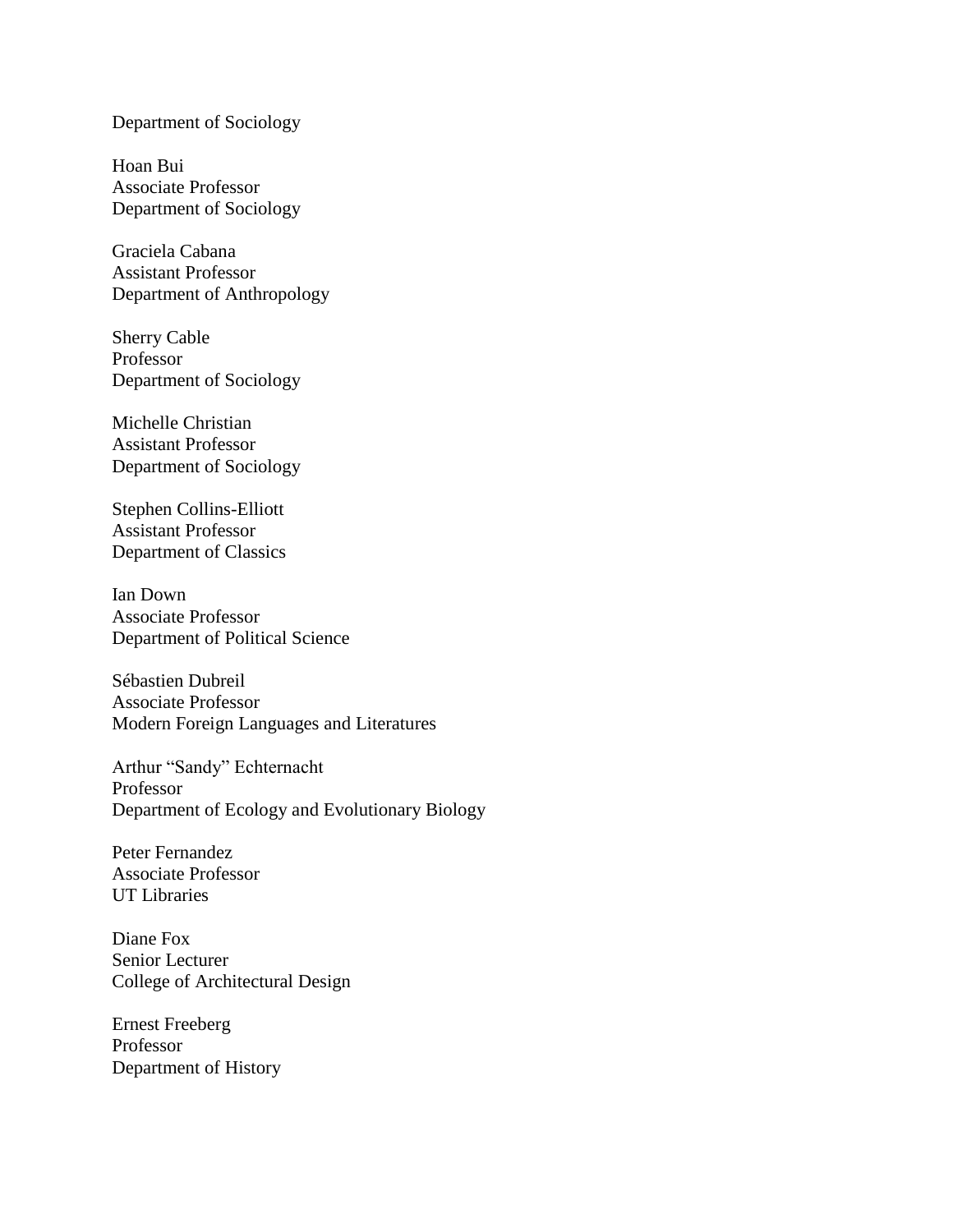Scott Frey Professor Department of Sociology

Stan Garner Department Head Department of English

Paul Gellert Associate Professor Department of Sociology

Elizabeth Gentry Lecturer Department of English

Millie Gimmel Associate Professor Modern Foreign Languages and Literatures

Joan Grim Clinical Instructor Early Childhood Special Education

Rosalind Hackett Professor Department of Religious Studies

Joanne Hall President, Faculty Senate College of Nursing

Michael Handelsman Distinguished Professor of Humanities Department of Modern Foreign Languages and Literatures

Ralph Harvey Associate Professor The College of Veterinary Medicine

Jessica Hay Assistant Professor Department of Psychology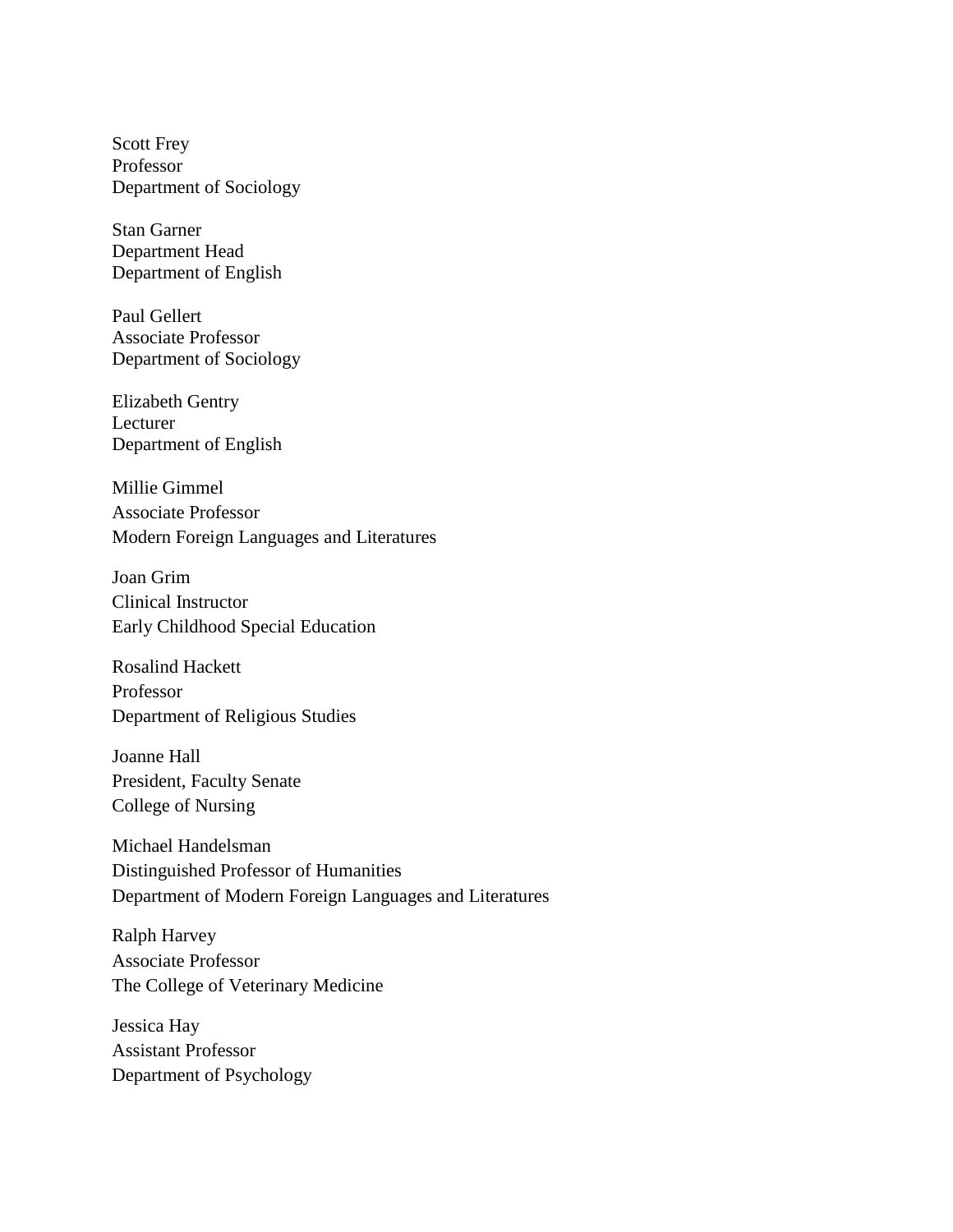Tricia Redeker Hepner Associate Professor Department of Anthropology

Laura L. Howes Professor Department of English

Bob Hutton Lecturer Department of History

Josh Inwood Associate Professor Department of Geography

Ann Jefferson Lecturer Department of History

Lucy Jewel Associate Professor College of Law

Emily Johnson Lecturer Department of Religious Studies

Nathan Kelly Associate Professor Department of Political Science

Rebecca Klenk Lecturer Interdisciplinary Programs

Ilona Leki Professor Emerita Department of English

Mary McAlpin Professor Modern Foreign Languages and Literatures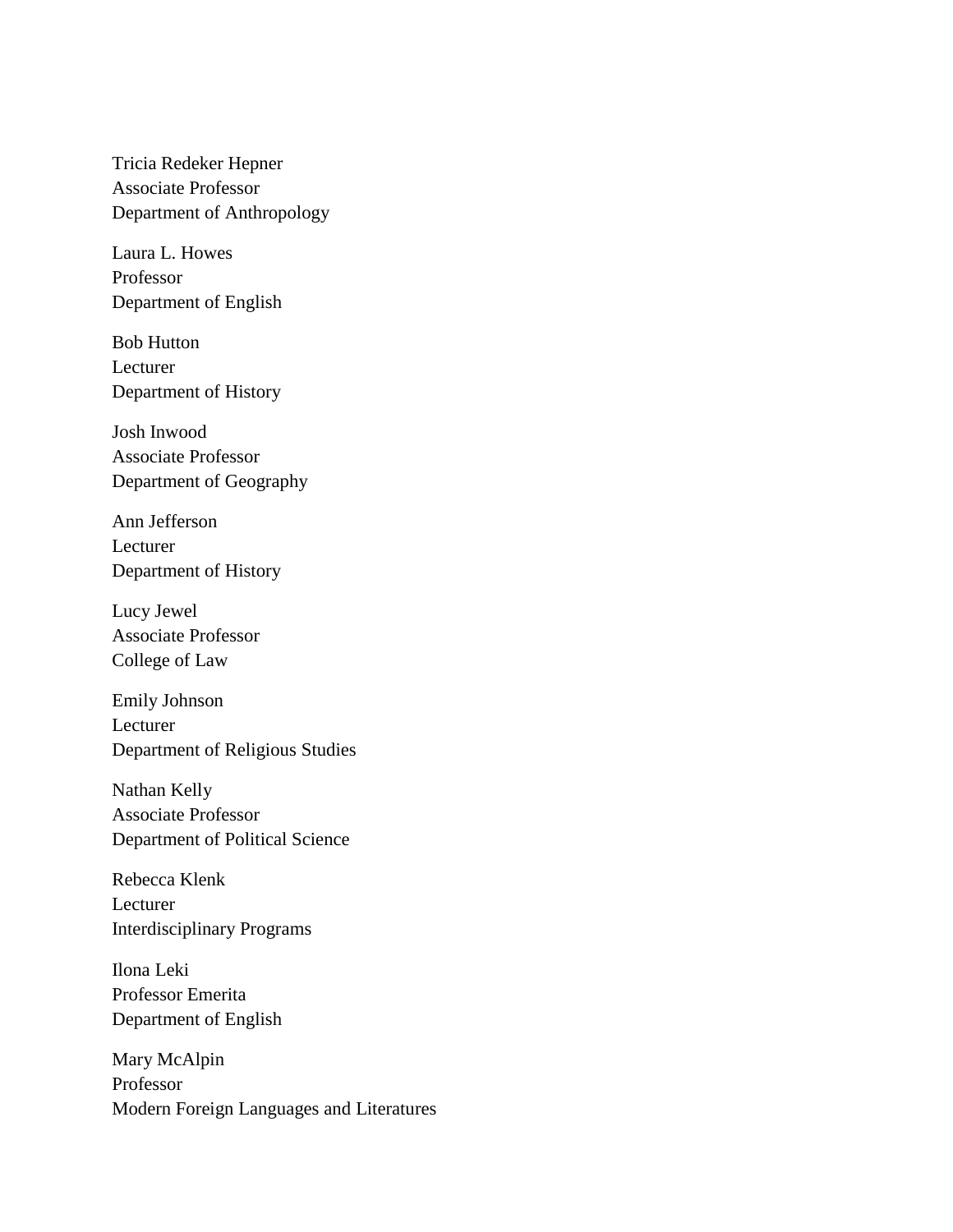Jana Morgan Associate Professor Department of Political Science

Stephanie Ohnesorg Associate Professor Department of Modern Foreign Languages and Literatures

Michael Olson Associate Professor Department of Psychology

Tore Olsson Assistant Professor Department of History

De Ann Pendry Senior Lecturer Department of Anthropology

Denise Phillips Associate Professor Department of History

Lois Presser Professor Department of Sociology

Brandon C. Prins Professor Department of Political Science

Rachel Radom UT Libraries

Dean Hill Rivkin Distinguished Professor of Law College of Law

Avigail Sachs Assistant Professor College of Architecture and Design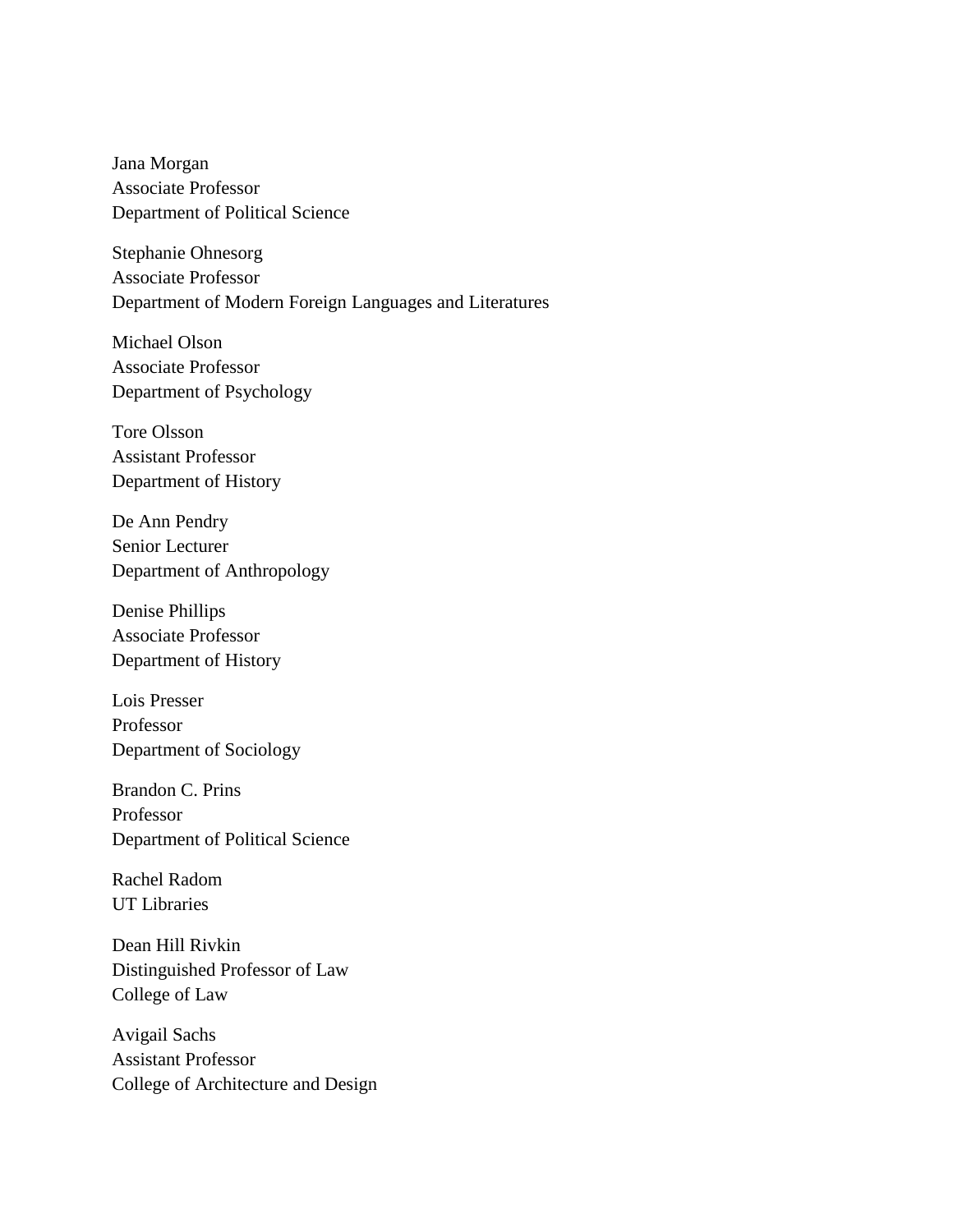Jon Shefner Department Head Department of Sociology

Chad Thomas Black Associate Professor Department of History

Tobin Walton Lecturer Department of Sociology

Micheline van Riemsdijk Assistant Professor Department of Geography

Ann Viera UT Libraries

Carl Wagner Professor Department of Mathematics

Susanne E. Wright Associate Professor School of Art

## **Post-doctorate and Graduate Student Support**

Adam Alsamadisi Department of Geography

Janna Ruth Caspersen Department of Geography

Matthew Cook Department of Geography

Meagan E. Dennison Department of Anthropology

Kevin Durand Department of Sociology